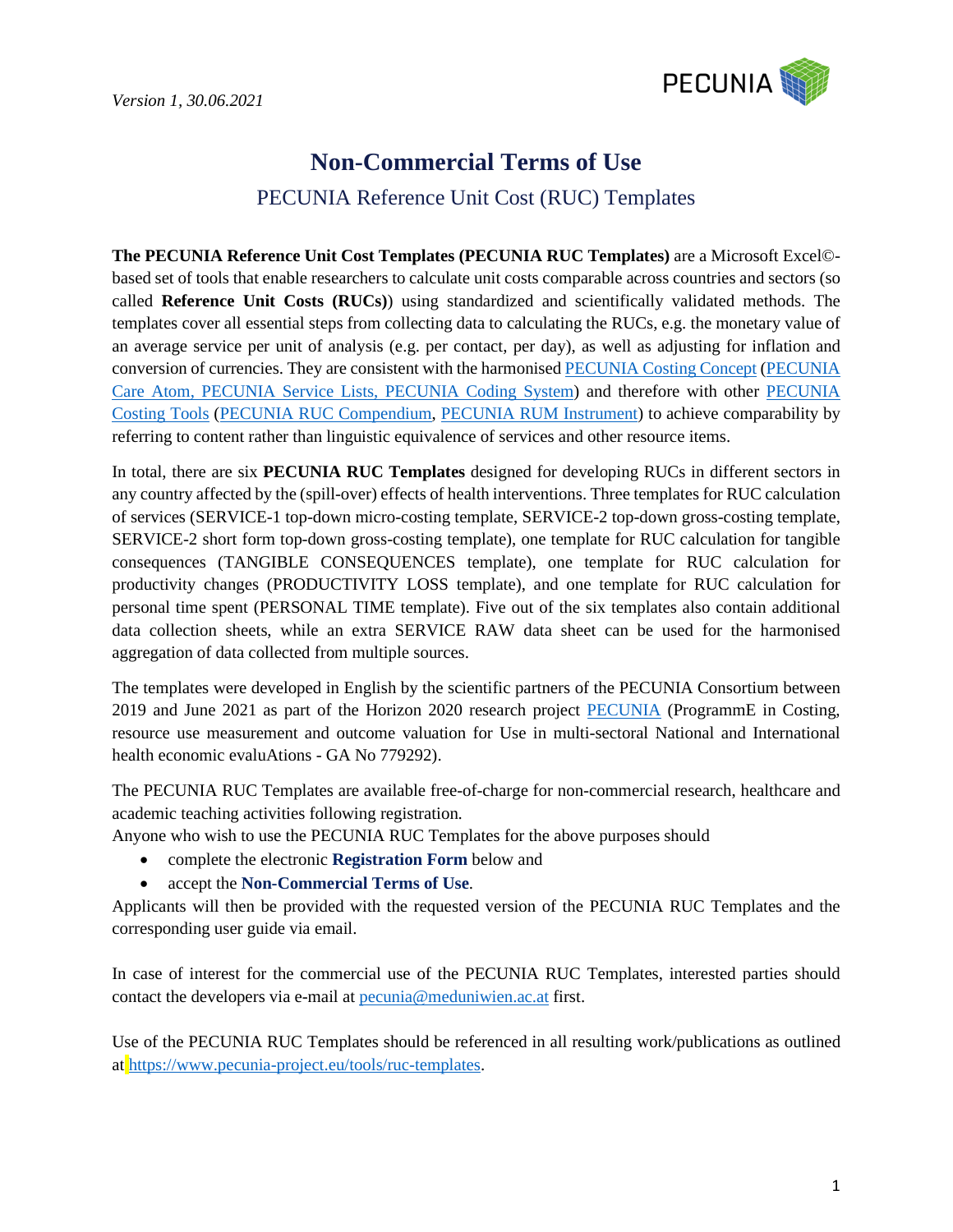

# **Registration Form**

# PECUNIA Reference Unit Cost (RUC) Templates

Please complete this registration form if you wish to use the PECUNIA RUC Templates for strictly noncommercial purposes.

### 1. Applicant

| First name:   |  |
|---------------|--|
|               |  |
| Surname:      |  |
|               |  |
| Title:        |  |
|               |  |
| Organisation: |  |
|               |  |
| Position:     |  |

# 2. Contact details

| Address:   |  |
|------------|--|
| Telephone: |  |
| $E$ -mail: |  |

# 3. Details of the activity/study<sup>1</sup>

| (dd.mm.yyyy) |
|--------------|
| (dd.mm.yyyy) |
|              |
|              |
|              |
|              |
|              |

<span id="page-1-0"></span><sup>&</sup>lt;sup>1</sup> if not applicable, please write NA